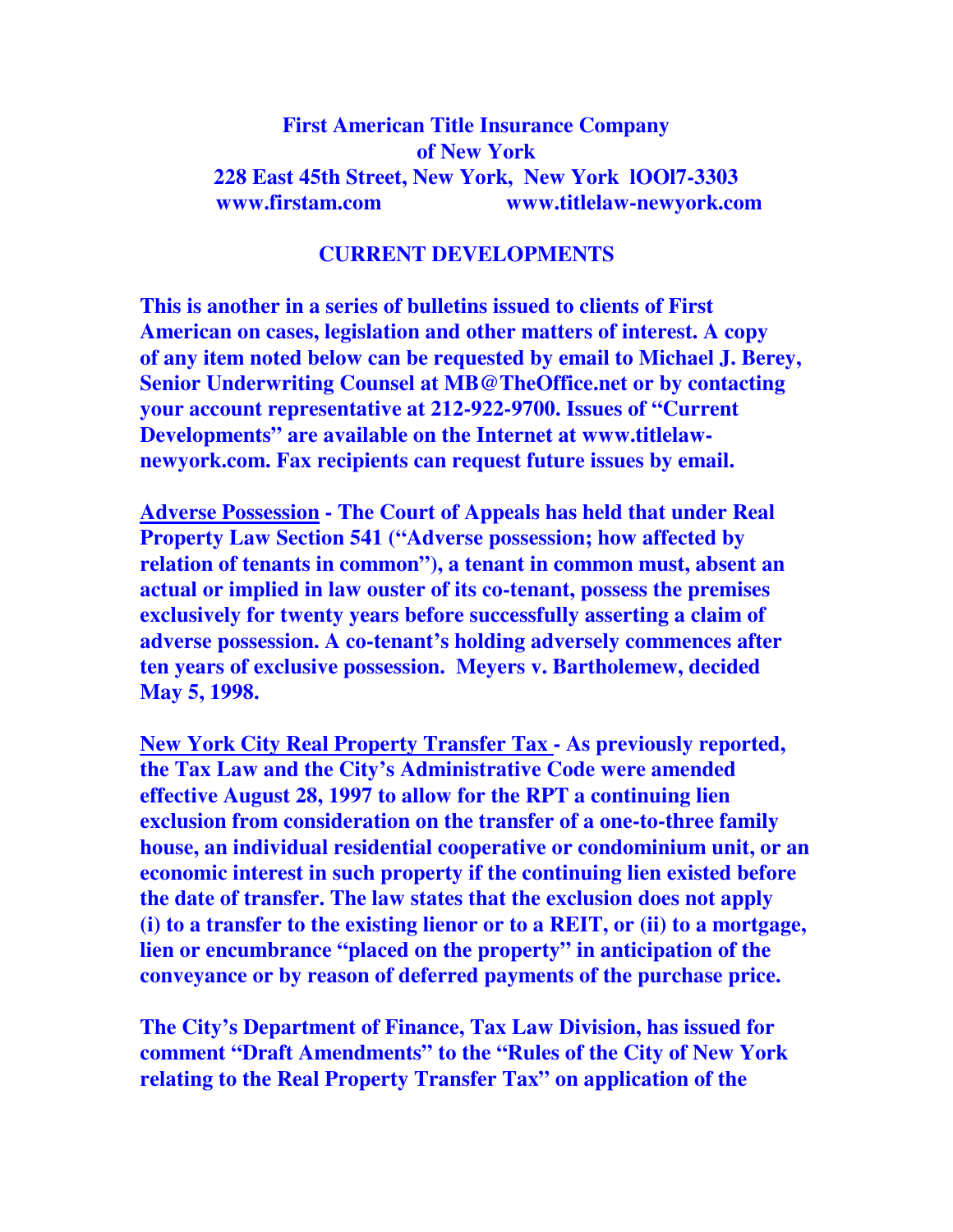**exclusion. The draft provides, in part, that a mortgage placed on the property within two years of a conveyance will be presumed to be in anticipation of the transfer and not an excludible lien. In addition, a mortgage will not deemed an excludable lien if after the conveyance the identity of the mortgagee changes and there has been a material change in the loan's interest rate or repayment term. A change of ten percent or more would be considered material.** 

**The Tax Law Division requests comments on the Draft Amendments by June 12. A copy can be obtained on the Internet at http://www. titlelaw-newyork.com under Transfer Tax.** 

**Business Corporation Law ("BCL") Amendments - Chapters 449, 470 and 494 of the Laws of 1997 and Chapter 17 of the Laws of 1998 have been enacted to amend provisions of the BCL to (as stated in the Memorandum of Support to the bill that became Chapter 449) "make New York a more hospitable and attractive state for incorporation". The changes made by this legislation were effective by February 22, 1998, and include the following.** 

**Sections 901, 907, 914 and 915 of the BCL were amended by Chapters 449 and 470 to conform to and expand on the merger provisions of the Limited Liability Company Law. Authorized are a merger or consolidation of two or more domestic corporations and limited liability companies, a domestic corporation and a joint stock corporation formed under the General Associations Law, foreign corporations with domestic limited liability companies, and domestic corporations with one or more domestic or foreign limited partnerships, limited liability companies or other foreign business entities. Merger or consolidation with an entity formed under the law of another jurisdiction depends, of course, on whether the law of that other jurisdiction authorizes such merger or consolidation. In each instance title to all real and personal property of the constituent entities vests by operation of law in the surviving or consolidated entity. There is no provision for merger or consolidation with a Limited Liability Partnership.**

**Prior to enactment of Chapter 449, New York's Department of State could not accept for filing a certificate of merger or consolidation absent payment of all fees and taxes, including any interest and**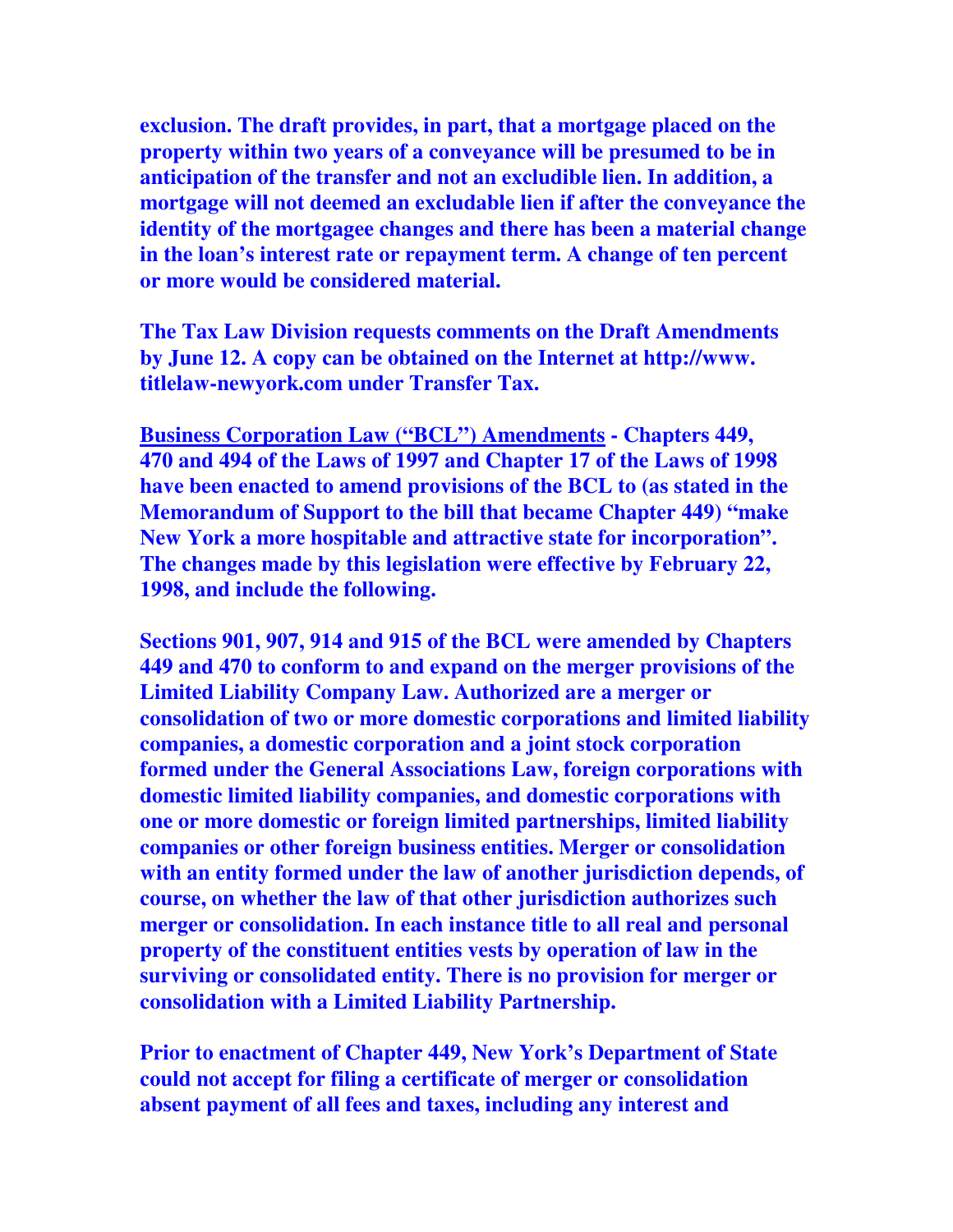**penalties thereon, due to the State's Department of Taxation and Finance. To expedite the process of merger and consolidation, Section 56 of the Chapter amends BCL Section 907 ("Merger or consolidation of domestic and foreign corporations") to provide for the filing of an agreement with the Department of Taxation and Finance that the surviving or consolidated foreign corporation will within thirty days after the date of filing of the certificate or merger or consolidation file the final franchise tax report for its constituent domestic corporation(s) and promptly pay to the Department all fees, taxes, interest and penalties due from each constituent domestic corporation.** 

**Section 615 of the BCL ("Written consent of shareholders . . . without a meeting") has provided that shareholder action can be taken without a meeting on written consents signed by the holders of all outstanding shares. Section 33 of Chapter 449, amending Section 615, provides that if permitted by the certificate of incorporation, only written consents signed by the number of shareholders required to authorize the action in question must be obtained. However, written consents obtained are only effective if delivered to the corporation within sixty days of the date of the earliest dated consent.** 

**Section 909 of the BCL ("Sale, lease, exchange or other disposition of assets") has required the consent of two-thirds of all outstanding shares entitled to vote to sell, lease, exchange or otherwise dispose of all or substantially all of a corporation's assets. Section 58 of Chapter 449 amends that Section to require only the vote of a majority of all outstanding shares entitled to vote for such action for (i) corporations formed after February 22, 1998 and (ii) any corporation formed prior to that date which amends its certificate of incorporation to provide for a majority vote.** 

**Section 1001 of the BCL ("Authorization of Dissolution") has required the consent at a meeting of shareholders of two-thirds of the outstanding shares entitled to vote to effect a dissolution. Section 63 of Chapter 449 amends that Section to require only the vote of a majority of all outstanding shares entitled to vote for such actions for (i) corporations formed after February 22, 1998 and (ii) any corporation formed prior to that date which amends its certificate of incorporation to provide for a majority vote.**